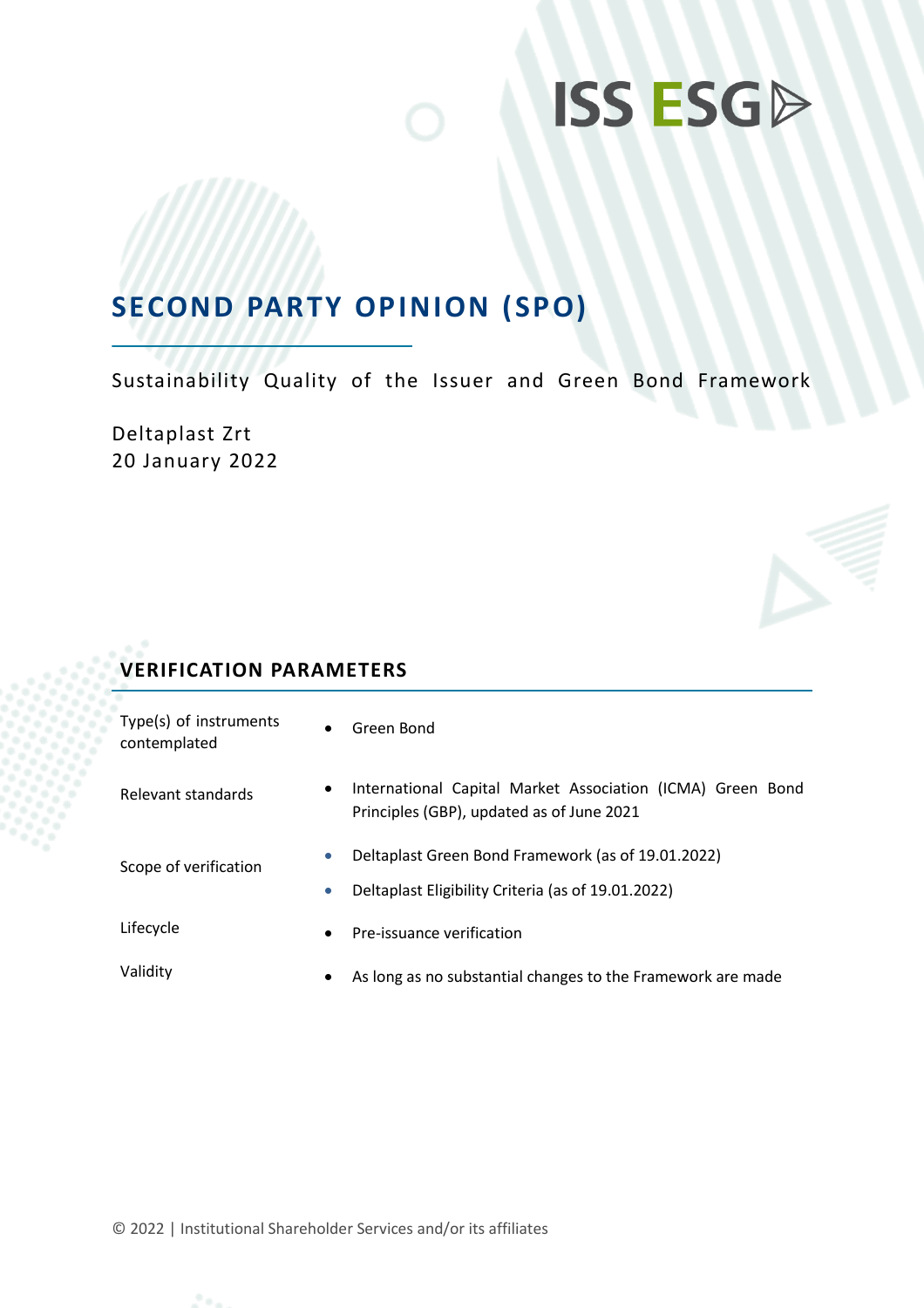

## **CONTENTS**

| B. CONSISTENCY OF GREEN BOND WITH DELTAPLAST'S SUSTAINABILITY STRATEGY  6        |
|----------------------------------------------------------------------------------|
|                                                                                  |
|                                                                                  |
| A. CONTRIBUTION OF THE GREEN BOND FRAMEWORK TO THE UN SDGs  13                   |
| B. MANAGEMENT OF ENVIRONMENTAL AND SOCIAL RISKS ASSOCIATED WITH THE ELIGIBLE USE |
|                                                                                  |
|                                                                                  |
|                                                                                  |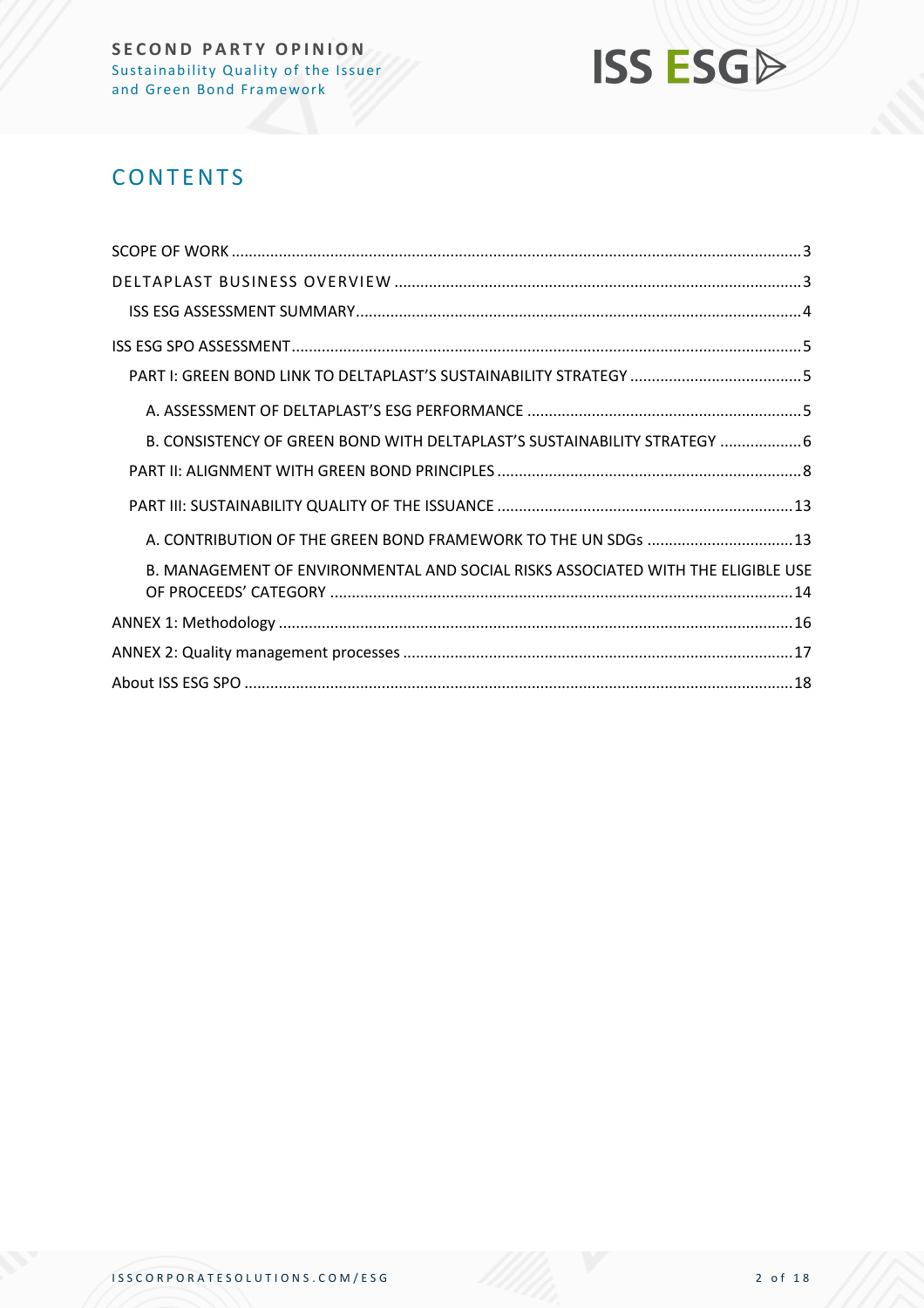### <span id="page-2-0"></span>SCOPE OF WORK

Deltaplast Zrt ("the Issuer", "the Company" or Deltaplast) commissioned ISS ESG to assist with its Green Bond Framework by assessing three core elements to determine its sustainability quality:

- 1. The Green Bond link to Deltaplast's sustainability strategy drawing on its overall sustainability profile and issuance-specific use of proceeds categories.
- 2. Deltaplast's Green Bond Framework (19.01.2022 version) benchmarked against the International Capital Market Association's (ICMA) Green Bond Principles (GBP).
- 3. The eligible green projects whether the projects contribute positively to the UN Sustainable Development Goals (SDGs) and perform against ISS ESG's issue-specific key performance indicators (KPIs) (see annex 1).

## <span id="page-2-1"></span>DELTAPLAST BUSINESS OVERVIEW

Deltaplast is a holding company that manufactures plastic products in the industrial machinery and equipment industry. The Issuer has two types of businesses: PET preform sales and the technical parts production unit, also called injection moulded plastic products. It serves customers in 15 markets, including Europe, Mexico and South Africa.

#### **PET division**

- . The Company launched the division in 2002. which mainly produces plastic packaging materials and preforms for bottles used in the food industry.
- . The division's sales revenue was HUF 3.8 billion in 2020, which accounted for the predominant part (61%) of total revenue.
- . In 2020, a total of 384 million PET preforms were sold, which represents an increase of 9.9% compared to 2019. Based on 2021 H1 data (237 million units, +13% compared to 2020 H1), further growth is expected
- . The largest customer segments were mineral water (46.4%), soft drink (30.4%) and bottle blowing companies (12.8%) in 2020



#### **Technical division**

- . The Technical division is engaged in the manufacture and sale of automotive, electrical and mechanical products
- . The division's sales revenue reached HUF 2.4 billion in 2020, which was 39% of total revenue.
- . As a result of the COVID-19 epidemic, the division was able to further enlarge revenues by increasing production toward hospital bed parts when the automotive industry came to a halt.

#### Distribution of sales of the division (2019-2020)



In addition to the tool manufacturing, the Company can also provide design, production and maintenance of production tools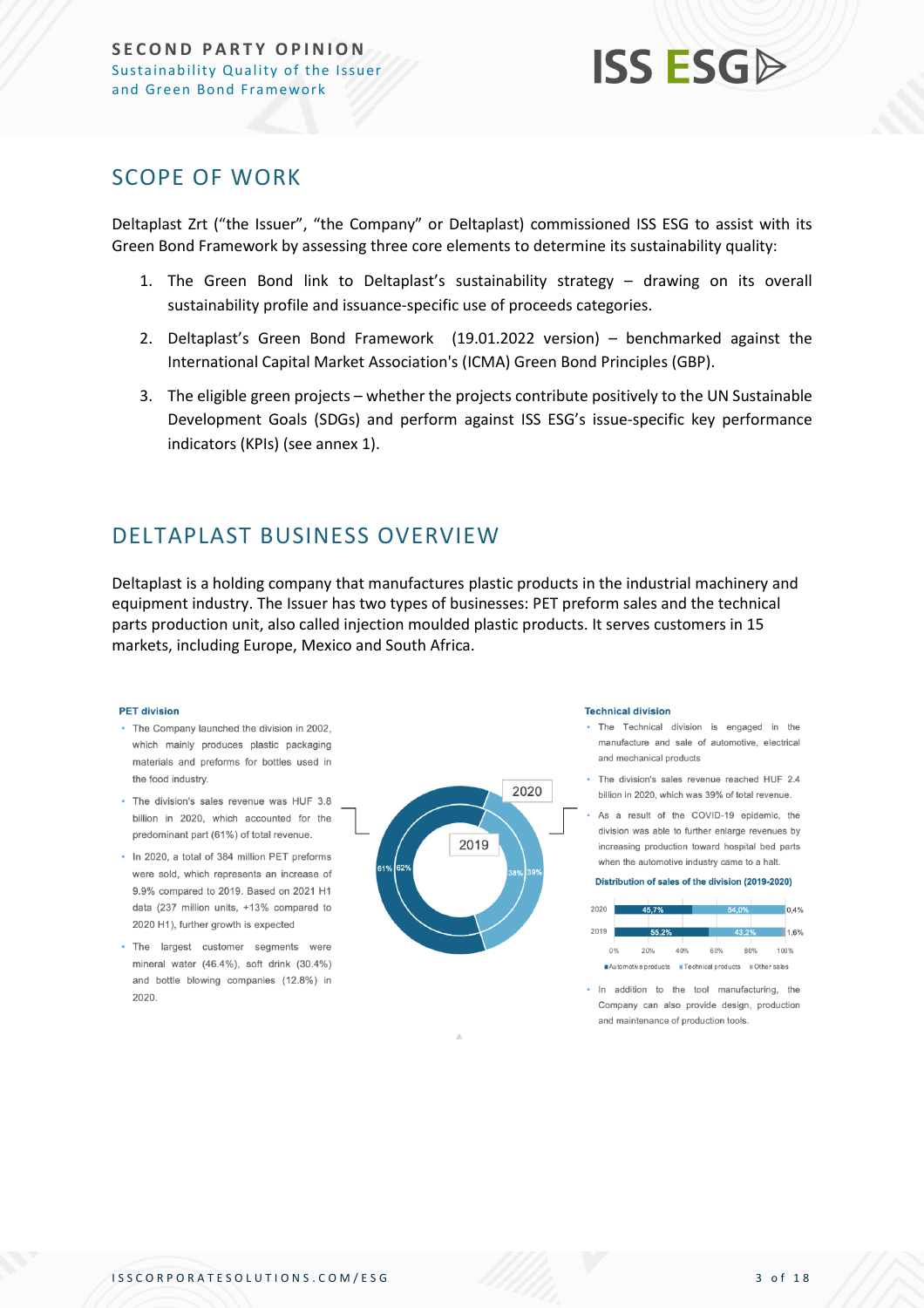## <span id="page-3-0"></span>ISS ESG ASSESSMENT SUMMARY

| <b>SPO SECTION</b>                                                             | <b>SUMMARY</b>                                                                                                                                                                                                                                                                                                                                                                                                                                                                                                                                                                                                                                                           | EVALUATION <sup>1</sup>                                   |
|--------------------------------------------------------------------------------|--------------------------------------------------------------------------------------------------------------------------------------------------------------------------------------------------------------------------------------------------------------------------------------------------------------------------------------------------------------------------------------------------------------------------------------------------------------------------------------------------------------------------------------------------------------------------------------------------------------------------------------------------------------------------|-----------------------------------------------------------|
| Part 1:<br><b>Green Bond</b><br>link to issuer's<br>sustainability<br>strategy | Deltaplast designs and manufactures plastic tools and components for<br>electronics and other machinery.<br>The use of proceeds financed through this Green Bond are consistent<br>with the issuer's sustainability strategy and material ESG topics for the<br>issuer's industry. The rationale for issuing the Green Bond is clearly<br>described by the issuer.                                                                                                                                                                                                                                                                                                       | Consistent<br>with issuer's<br>sustainability<br>strategy |
| Part 2:<br><b>Alignment</b><br>with GBP                                        | The issuer has defined a formal concept for its green bond framework<br>regarding the use of proceeds, processes for project evaluation and<br>selection, management of proceeds and reporting. This concept is in<br>line with the ICMA's GBP.                                                                                                                                                                                                                                                                                                                                                                                                                          | <b>Aligned</b>                                            |
| Part 3:<br><b>Sustainability</b><br>quality of the<br>selection<br>criteria    | The overall sustainability quality of the selection criteria in terms of<br>sustainability benefits, risk avoidance, and minimisation is good based<br>upon the ISS ESG assessment. The green bond framework will (re-)<br>finance eligible asset categories, which include: energy efficiency,<br>circular economy and Pollution prevention and control.<br>Those use of proceeds categories have a limited contribution to SDGs<br>7 "Afforable and Clean Energy", SDGs 12 "Responsible Consumption<br>and Production" and SDGs 13 "Climate Action". The environmental<br>and social risks associated with those use of proceeds categories have<br>been well managed. | <b>Positive</b>                                           |

<sup>&</sup>lt;sup>1</sup> ISS ESG's evaluation is based on the Deltaplast's Green Bond Framework (19.1.2022 version), and on the ISS ESG Indicative Corporate Rating applicable at the SPO delivery date.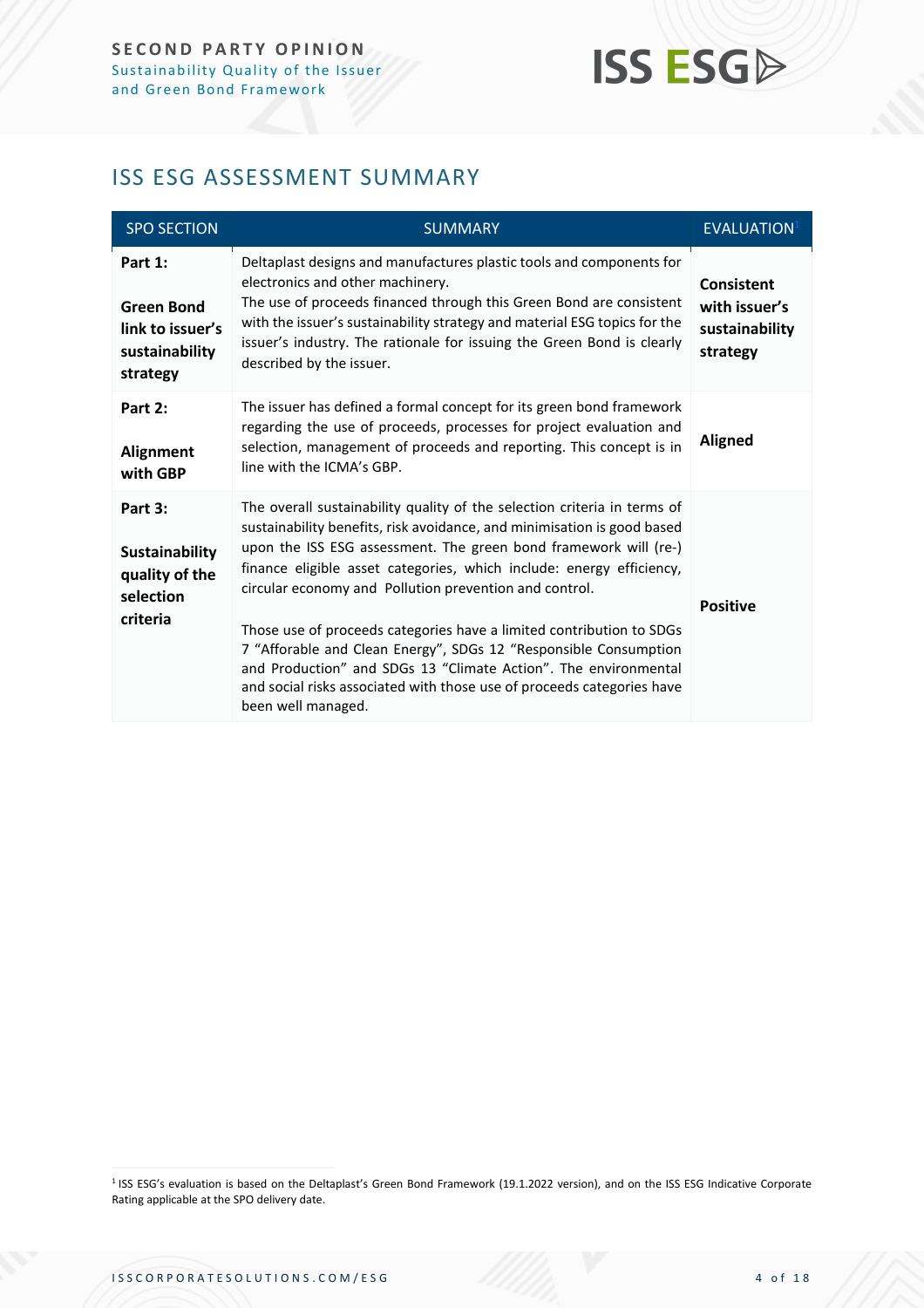## <span id="page-4-0"></span>ISS ESG SPO ASSESSMENT

### <span id="page-4-1"></span>**PART I: GREEN BOND LINK TO DELTAPLAST'S SUSTAINABILITY STRATEGY**

#### <span id="page-4-2"></span>A. ASSESSMENT OF DELTAPLAST'S ESG PERFORMANCE

*Methodological note: Please note that Deltaplast is not part of the ISS ESG Corporate Rating Universe. Thus, the below sustainability profile is an assessment conducted by the analyst in charge of the industrial machinery and equipment sector based on publicly available information exclusively. No direct communication between the Issuer and the analyst has taken place during the process. The below is not based on an ISS ESG Corporate Rating but considers ISS ESG Research's methodology.*

#### Industry classification:

Industrial machinery and equipment

#### Key Issues of the industry:

- 1. Occupational Health and Safety
- 2. Product Safety
- 3. Life Cycle Assessments
- 4. Extension of Useful Product Life
- 5. Material efficiency of products and operations
- 6. Energy efficiency of products

#### Indicative ESG risk and performance assessment

Deltaplast designs and manufactures plastic tools and components for electronics and other machinery. As a small company of about 160 people, the company's own operations have a relatively small environmental and social footprint, which is reflected in the assessment criteria applied.

As an Industrial Machinery & Equipment company, Deltaplast is exposed to social risks related to occupational health and safety as well as product safety**.** The company does not demonstrate the implementation of a health and safety management system. Regarding product safety, the company's quality management system is certified to the international standard ISO 9001 which implies safety testing to some degree. There is no indication that customers can access safety information of products, including safety data sheets.

While Deltaplast faces limited environmental risks regarding its own operations, the company's environmental management system is still certified to the international standard ISO 14001, indicating strong environmental management for a small company. Other relevant environmental issues include product life cycle and material efficiency. Deltaplast does not demonstrate a comprehensive commitment to improving the material efficiency of products through life cycle assessments or measures to extend useful product life (i.e. through longevity, upgradability, repairability,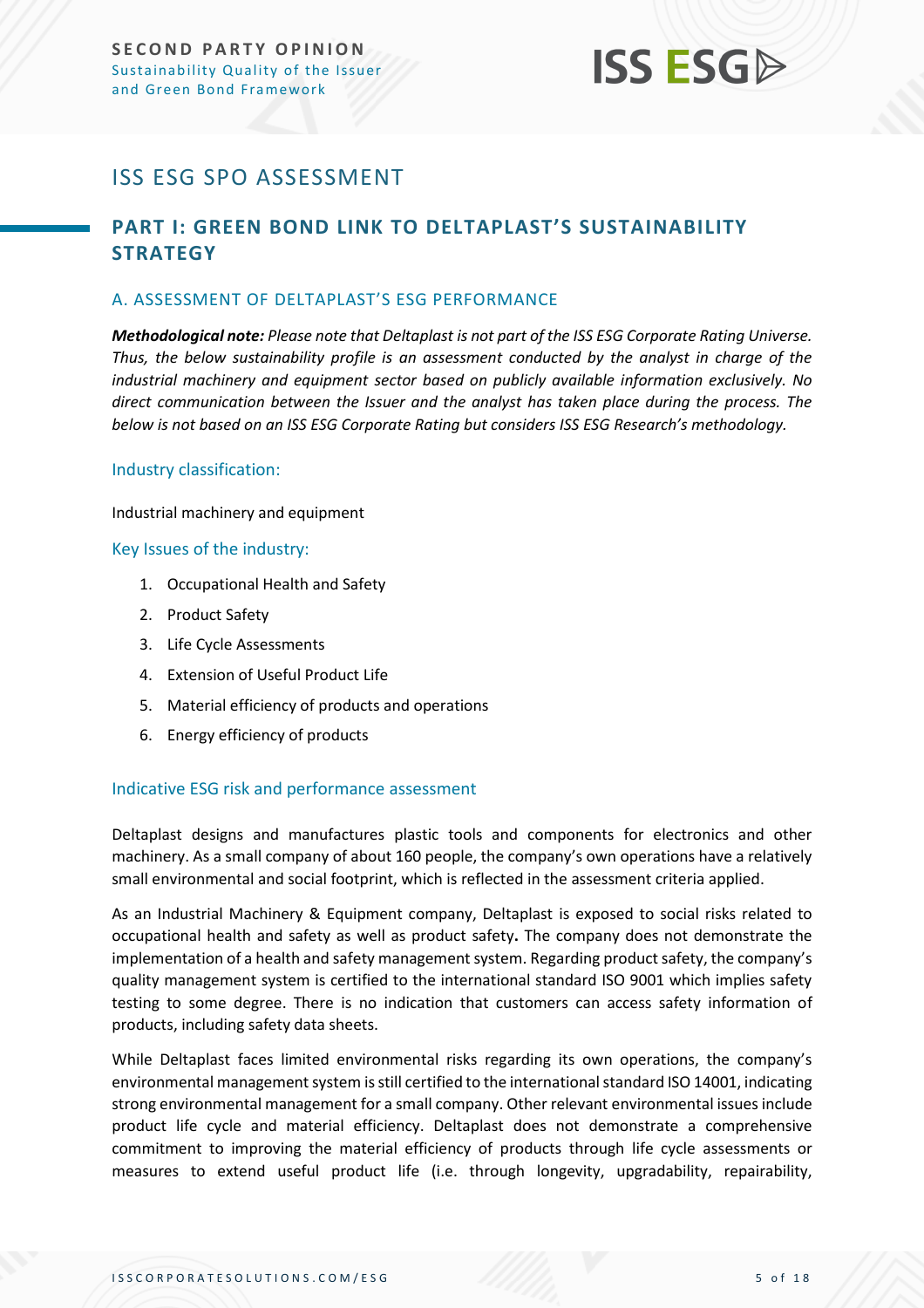

recyclability). Energy efficiency of products is not considered relevant given that Deltaplast produces plastic components only.

#### Indicative product portfolio assessment

#### **Social impact of the product portfolio:**

Deltaplast's product portfolio neither obstructs nor contributes to solving global sustainability challenges and is therefore considered neutral.

#### **Environmental impact of the product portfolio:**

Deltaplast's product portfolio neither obstructs nor contributes to solving global sustainability challenges and is therefore considered neutral.

#### Controversy risk assessment

#### **Company screening**

The analyst in charge of producing this report conducted a high-level controversy assessment based on publicly available information exclusively. There is no indication of Deltaplast being involved in any of the below-mentioned controversies.

#### **Industry risks**

Based on a review of controversies over a 2-year period, the greatest risk reported against companies operating in the Industrial Machinery and Equipment industry relates to failures to respect the right to an adequate standard of living, failure to assess environmental impacts and failure to respect the right to just and favourable conditions of work. This is closely followed by failures to prevent forced labour, failure to prevent water pollution and failure to mitigate climate changes impacts.

#### <span id="page-5-0"></span>B. CONSISTENCY OF GREEN BOND WITH DELTAPLAST'S SUSTAINABILITY STRATEGY

#### *Key sustainability objectives and priorities defined by the issuer*

Deltaplast is ISO 14001: 2015 certified organization with a commitment to reducing the impact of its operations on the environment includes protecting water and air quality, using resources as efficiently as possible, and continuously reducing waste. Deltaplast set numbers of Key environmental factors for monitoring, such as greenhouse gas emissions, energy efficiency, water quality and water consumption, air quality, waste reduction and responsible chemical management and recycling of waste.

Other than the environmental issue, Deltaplast also takessocial, ethical and human rights into account in its business activities and cooperates with stakeholders. It also expects that its suppliers conduct their business in accordance with principles it adheres to.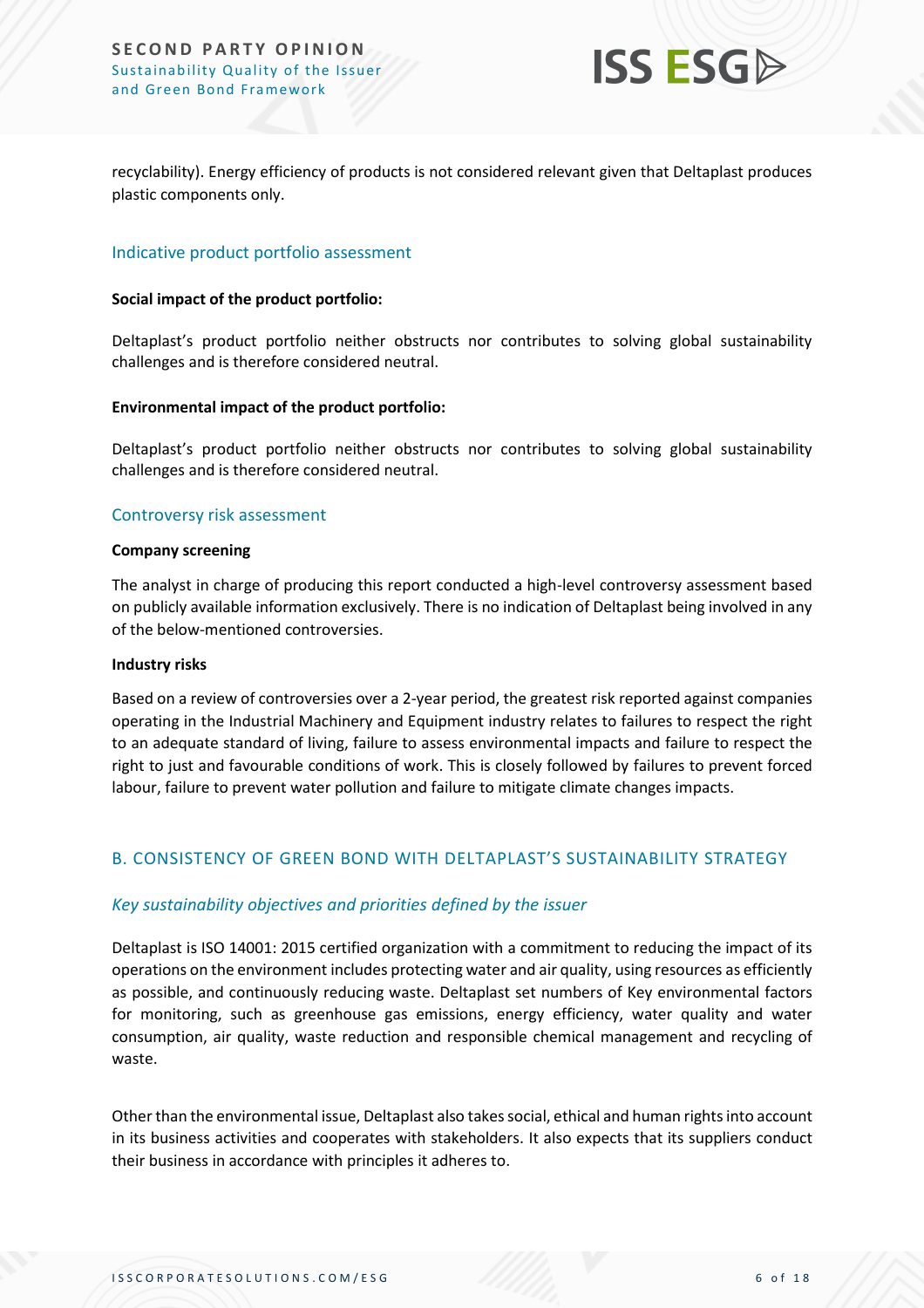#### **SECOND PARTY OPINION** Sustainability Quality of the Issuer and Green Bond Framework



The corporate strategy includes a health and safety policy, management of ethical issues, a code of ethics and quality, environmental and information security management policy are in place to support Deltaplast for achieving the sustainability objectives.

#### *Rationale for issuance*

Deltaplast intends to issue a green bond (primarily HUF3 billion) to expand the capacity of its technical parts manufacturing division and optimise production processes, increase the energy efficiency and reduce the waste generated from the manufacturing.

The project includes the implementation of a new factory hall with office building and spaces for employees and exterior cladding. The new factory hall will feature the latest energy solutions (e.g. waste heat recycling), an up-to-date production line for the manufacture of technical parts.

The rationale for green bond issuance in line with the issuer's corporate strategy and environmental objective.

#### *Contribution of use of proceeds' categories to sustainability objectives and priorities*

ISS ESG mapped the use of proceeds' categories financed under this green bond framework to the sustainability objectives defined by the Issuer and to the key ESG industry challenges, as defined in the ISS ESG Corporate Rating methodology for the industrial machinery and equipment sector. Key ESG industry challenges are central issues that are highly relevant for a respective industry to tackle when it comes to sustainability. From this mapping, ISS ESG derived a level of contribution to the strategy of each use of proceeds' category.

| <b>USE OF PROCEEDS</b><br><b>CATEGORY</b>     | <b>SUSTAINABILITY OBJECTIVES</b><br><b>FOR THE ISSUER</b> | <b>KEY ESG INDUSTRY</b><br><b>CHALLENGES</b> | <b>CONTRIBUTION</b>                     |
|-----------------------------------------------|-----------------------------------------------------------|----------------------------------------------|-----------------------------------------|
| <b>Energy efficiency</b>                      |                                                           |                                              | Contribution to a<br>material objective |
| <b>Pollution</b><br>prevention and<br>control |                                                           |                                              | Contribution to a<br>material objective |

**Opinion:** *ISS ESG finds that the use of proceeds financed through this bond are consistent with the issuer's sustainability strategy and presents material ESG topics for the issuer's industry. The rationale for issuing Green Bonds is clearly described by the issuer.*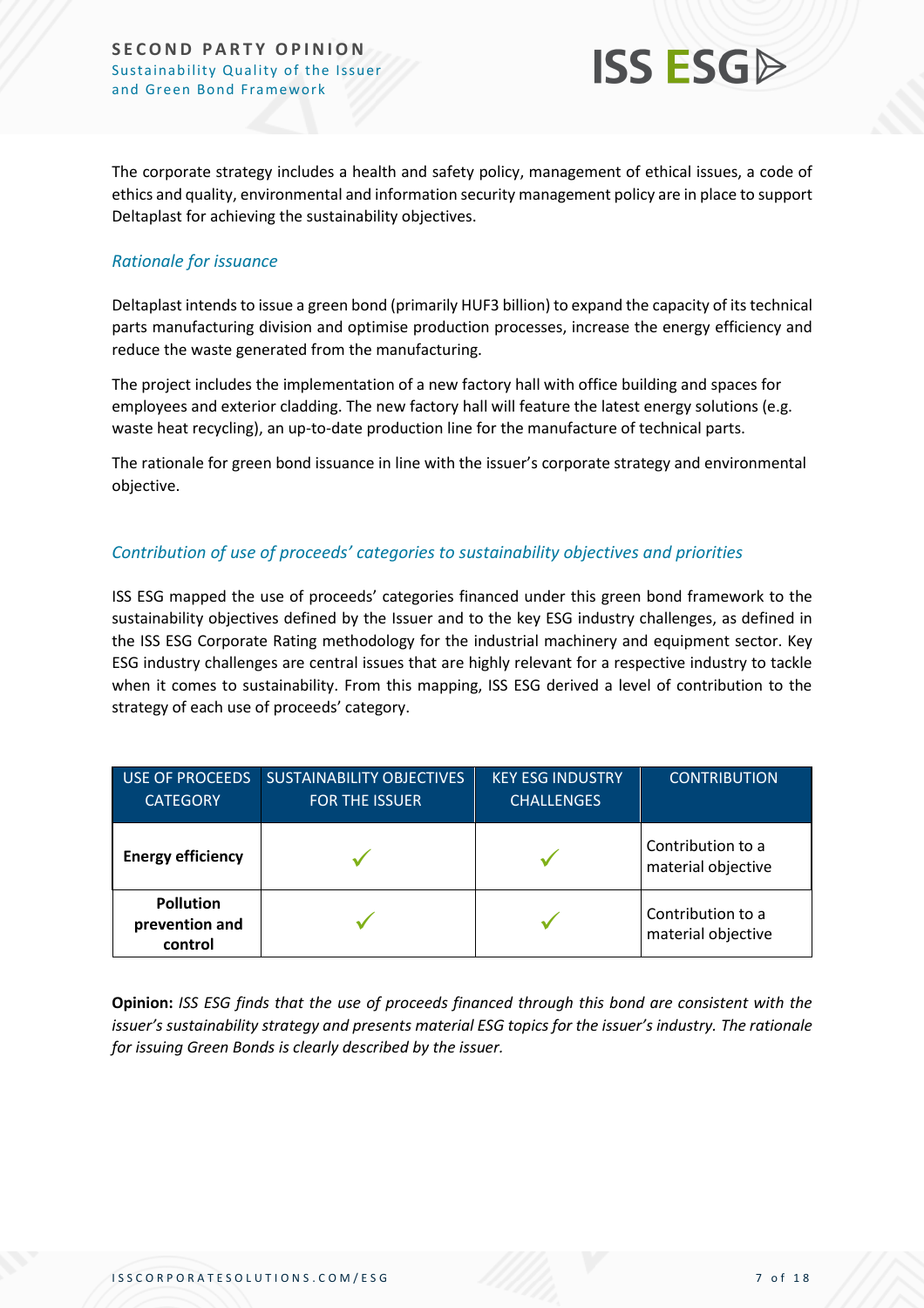### <span id="page-7-0"></span>**PART II: ALIGNMENT WITH GREEN BOND PRINCIPLES**

#### **1. Use of proceeds**

#### **FROM ISSUER'S FRAMEWORK**

#### **Main conditions of bond issuance**

- total nominal value: maximum HUF 3 Bn
- maturity: ten years (2022-2032)

#### **Projects meeting the Green Bond Principles' categories**

Energy consumption was 2 378 374 kwH and raw material usage was 3635 t in 2020. Thus the energy intensity is 654 kWh/t. After the new investment the value will decrease to 621 kWh/t (5% reduction). This calculation refers to the energy consumption saving by production by the new technology.

| <b>Projects</b>                                                                              | <b>Meeting GBP</b><br>categories                                                      | <b>Environmental benefits</b>                                                                                                                                                                                                                                              | <b>Indicators</b>                                                                                                                      | <b>Metric</b>        |
|----------------------------------------------------------------------------------------------|---------------------------------------------------------------------------------------|----------------------------------------------------------------------------------------------------------------------------------------------------------------------------------------------------------------------------------------------------------------------------|----------------------------------------------------------------------------------------------------------------------------------------|----------------------|
| <b>New plastic</b><br>production hall<br>with offices, staff<br>rooms and<br>exterior paving | Energy<br>efficiency                                                                  | The energy demand for heating<br>and hot water supply is planned<br>to be reduced by 60%. Planned<br>CO2 emission reduction: 20,94<br>tons/year.<br>Reduction of energy demand for<br>heating and hot water supply by<br>60% due to insulation and waste<br>heat recycling | Saving of electricity<br>consumption Recycled<br>waste heat<br><b>Reduction of GHG</b><br>emission                                     | kWh<br>kWh<br>t/CO2e |
| Technology,<br>production line<br>machinery                                                  | Energy<br>efficiency<br>Circular<br>Economy<br>Pollution<br>prevention and<br>control | Optimization of production<br>process by reducing setup timing<br>10% reduction of final scrap<br>technology is in the TOP15% of<br>available technologies<br>electric energy consumption for<br>raw material will be reduced by<br>5%/t                                   | Saving of electricity<br>consumption<br>Recycling of waste and<br>surplus materials and<br>scrap deriving from<br>production processes | kWh<br>t             |

*Opinion: ISS ESG considers the Use of Proceeds description provided by Deltaplast's Green Bond Framework as aligned with the GBP. Environmental benefits are described and quantified.*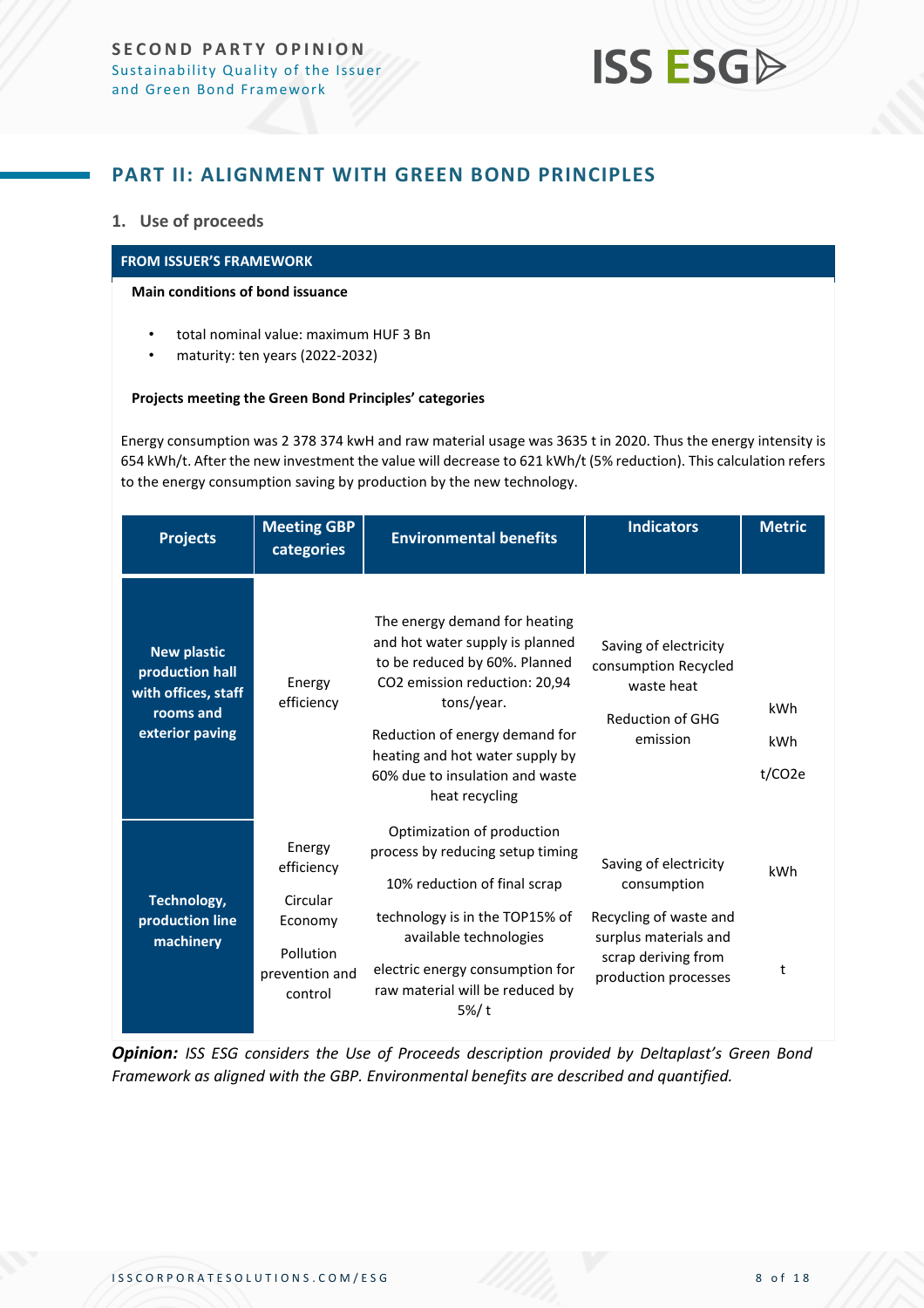#### **2. Process for project evaluation and selection**

#### **FROM ISSUER'S FRAMEWORK**

Deltaplast Zrt. is committed to ensuring the transparent, written record of internal procedures and practices for the use of green proceeds. The management has established a Green Committee chaired by the member of the Board harmonized with corresponding provisions of other corporate rules. The Committee meets at least quarterly.

The Green Committee is composed of two Board Members, the CFO and an invited environmental expert. One of the Board members is appointed as Chief Green and Sustainability Officer.

The Green Committee is responsible for the development of the Company's Green strategy and its objectives (e.g. ESG and sustainability strategy, greening of the Company's internal operations, green strategic cooperation, etc.) and for the monitoring of the implementation of the Green Strategy and application of general aspects of sustainable development targets in all processes of the company.

The committee initiates and supervises the introduction and implementation of the Green Bond Framework, selects the Green Bond Framework verification, second party opinion experts depending on the form of external review required. It supervises the compliance of the green bond framework, initiating the revision, amendment and renewal of the framework, if necessary. The committee is responsible for the dissemination and enforcement of green practices in the operation of the Company. The Committee identifies and manages the social and environmental risk associated to the Projects taking measures to reduce negative environmental impacts.

Identification of social and environmental risks is a bottom-up process in Deltaplast Zrt. Company management strives to establish an employer-employee relationship built upon trust and mutual understanding and respect. Therefore directors of all and each divisions are responsible to monitor daily processes in order to identify any emerging problem and to report it to the company management without hesitation. Any risk reported is dealt by the decision makers and measures are taken in order to launch adequate activity to solve risk at company level and to integrate satisfactory solutions and practices in the company's strategy.

The Green Committee advises about the compliance with the Green Bond Framework in the case of specific investment proposals. Furthermore, the Committee advises on decisions, supervises the selection of projects, acquisitions and investments and reviews the allocation of funds.

For the selected projects and/or acquisitions, Board Members and invited expert members are responsible for ensuring the compliance with the requirements for the Use of Proceeds, preparing the audit documents and gathering the necessary evidence to facilitate the external audit check.

The Green Committee supervises the alignment of the use of the funds to the Green Bond Framework. A list of the potential Green Projects is to be presented to the Green Committee.

The committee is responsible for the decision to acknowledge the project as green, in line with the Green Bond criteria. A decision to allocate net proceeds requires a majority decision by the Green Committee. The decisions made by the Green Committee are documented and filed.

The Green Committee controls the use of green resources – allocation and targeted environmental impact – and will monitor the development of green KPIs and the achievement of the set goals (in accordance with the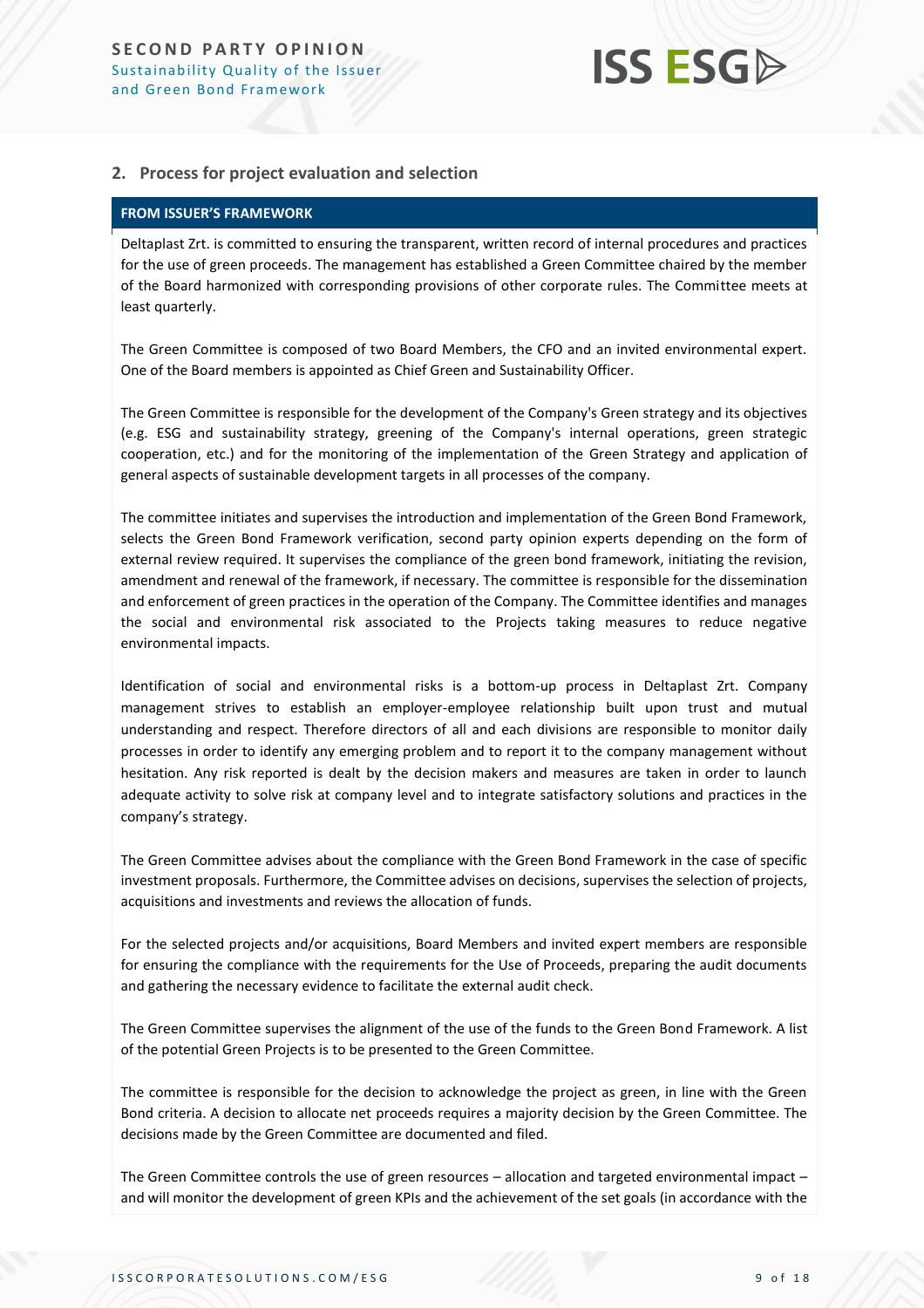#### **SECOND PARTY OPINION** Sustainability Quality of the Issuer and Green Bond Framework



financial and controlling regulations). In matters requiring special sustainability expertise, the committee will require the involvement of an external expert.

The Green Committee will ensure the development of monitoring and reporting procedures related to the use of green proceeds, with special attention to the Allocation Report and Impact Report.

A Green Register (separated account in the accounting) kept by the Finance Department tracks that an amount equal to the Green Bond net proceeds is allocated to Green Projects. The purpose of the Green Register is to ensure that Green Bond net proceeds only support the financing of Green Projects or to repay Green Bonds. The management of proceeds will be reviewed by auditors yearly.

*Opinion: ISS* ESG considers the Process for Project Evaluation and Selection description provided by Deltaplast's Green Bond Framework as aligned with the GBP, and the projects selected show alignment with the sustainability strategy of the issuer. Besides that, good practice includes transparency and a clear definition of the responsibilities and relevant internal expertise from different divisions.

#### **3. Management of proceeds**

#### **FROM ISSUER'S FRAMEWORK**

The use of the Green Bond proceeds will be recorded in separate countability records as the company's corporate management system provides a suitable system for separate accounting, in which all projects are assigned an identification code and work number for transparent tracking of investments. The liquid, unspent funds are earmarked and not used for other purposes before allocation. Deltaplast Zrt. considers the possibility to place the liquid temporary investments in ESG/green products if available in Hungarian financial market. Determining principles in the liquid net proceeds' investment is to place them in guaranteed deposit with suitable flexibility that are not environmentally unsound investments. In case the net proceeds in deposit is increased by interest, the additional amount will also be used for green investment or projects.

So long as the Green Bond is outstanding, the balance of the tracked net proceeds will be periodically adjusted to match allocations to the Green Project carried out during that period. The Issuer commits to communicate to investors the intended types of temporary placement for the balance of unallocated net proceeds.

In order to assure the highest level of transparency the Issuer commits to supplement the management of proceeds by the appointment of an external auditor, or other third party, to verify the internal tracking method and the allocation of funds from the Green Bond.

Any decision regarding the management of the funds from the Green Bond belong to the Green Committee's competencies and duties and will be stated in reporting until full allocation. The Green Committee will monitor and supervise regularly the use of proceeds in alignment of the Eligible Project and will publish by each year the net proceeds of the issuance reduced by the amount of proceeds invested in the Eligible Project in the reported period.

*Opinion: ISS ESG finds that the management of proceeds proposed by Deltaplast's Green Bond Framework is well aligned with the GBP. Besides that, good practice includes disclosure of intented*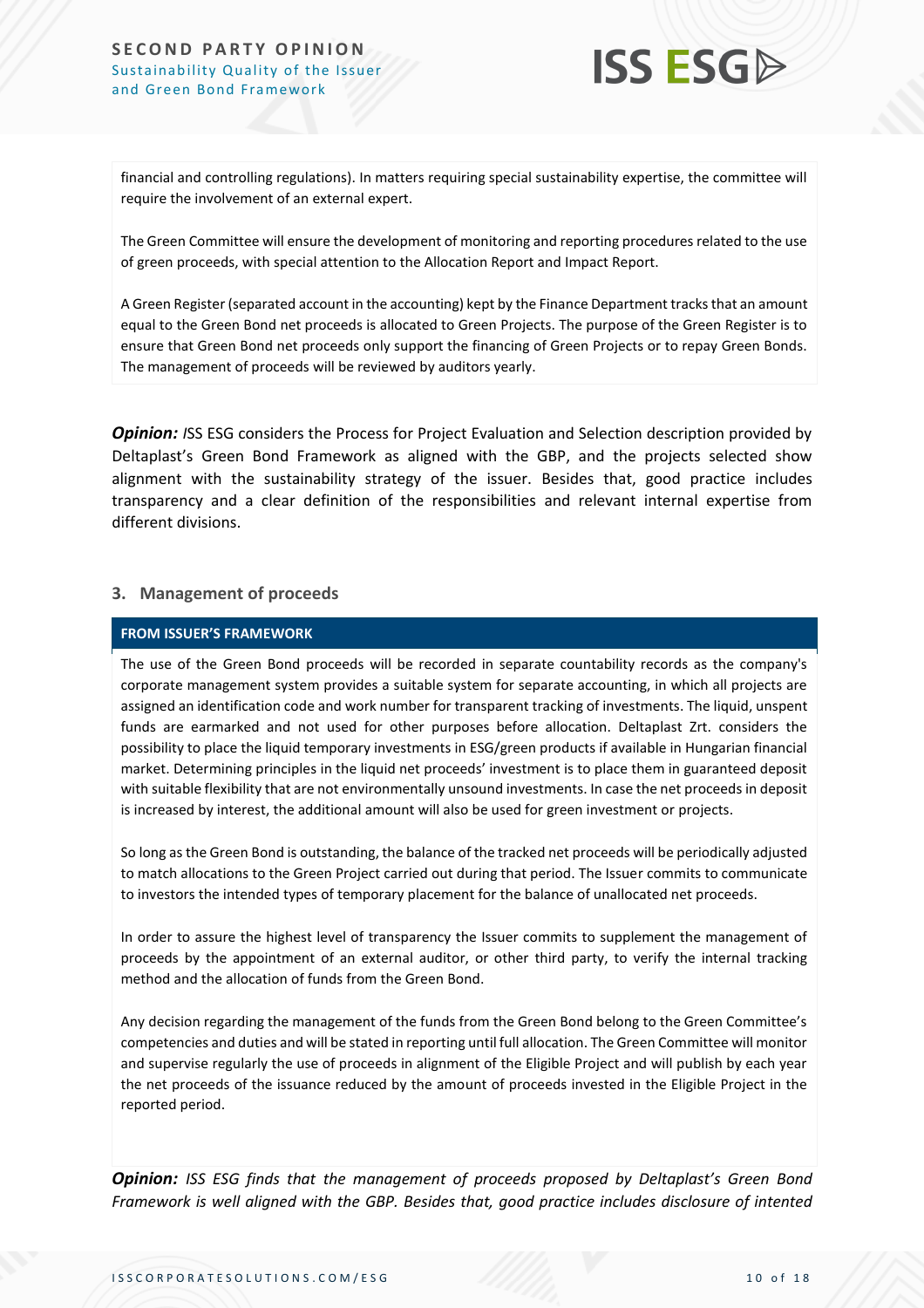

*types of temporary investment instruments for unallocated proceeds and procedure in case of divestment or postponement.* 

#### **4. Reporting**

#### **FROM ISSUER'S FRAMEWORK**

In accordance with the Green Bond Principles, Deltaplast Zrt. will provide an annual update on the activities related to its Green Bonds issuance. In such updates the Company will provide information on the allocation of the use of proceeds as well as relevant impact metrics.

Within one year of issuance, and annually thereafter until full allocation of an amount equivalent to the net proceeds of the Green Bond as well as in the event of any material changes, Deltaplast Zrt. will publish (i) an Allocation Report and (ii) an Impact Report via Deltaplast Zrt. website: *https://www.deltaplast.hu/index.php/hu/*

The relevant information provided will include:

- Use of Proceeds
- A breakdown of proceeds in relation to Eligible Projects
- The amount of unallocated proceeds
- A closer description of the activities financed.

#### › **Allocation Report**

› Proposed indicators:

- Proportion of green investments in the corporate portfolio: Green rated investments / Total investments (%)
- Green proceeds utilization: Green bond proceeds used / Total green bond proceeds (%)
- Use of green proceeds by environmental purpose: Distribution of green proceeds used between categories defined in the Green Bond Framework (%)
- Other relevant indicators

#### **Impact Report**

The Impact report will illustrate the expected and achieved environmental impact made by the new investment to which green bond proceeds have been allocated. The environmental impact will be measured based on energy consumption, GHG emissions, waste reduction and waste recycling %.

Deltaplast Zrt. is ready to undertake to target the lowest emissions and increasing savings, avoiding increase of negative impacts. The impact indicators will be measured and monitored regularly and published for assuring transparency of Deltaplast Zrt's commitment to sustainable and green activities. Monitoring of CO<sub>2</sub> reduction is already part of the company's ERP system. Monitoring of energy consumption will be incorporated as well.

As part of Deltaplast Zrt's annual audit process, the internal monitoring system will follow the use of green resources and the results will be presented to the auditor. The figures about the use of Green Bond Proceeds,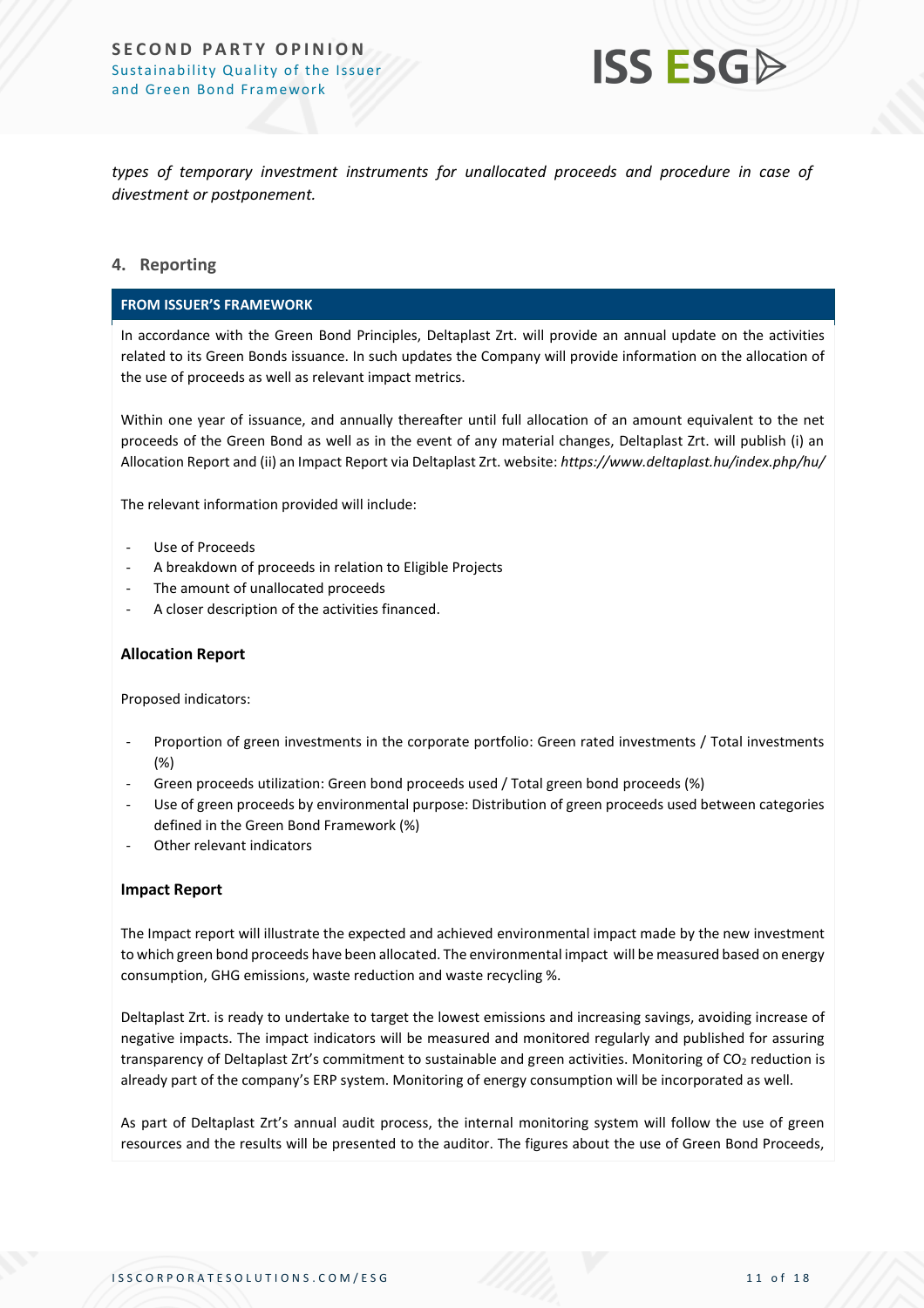#### **SECOND PARTY OPINION** Sustainability Quality of the Issuer and Green Bond Framework



with respective descriptions and the amounts utilized, will also be available in the Company's Annual Report and published on the website.

| GBP Eligible Category as per GBP<br>2021 | Use of Green Bond proceeds                                      | Impact Indicators                                                                        |  |  |
|------------------------------------------|-----------------------------------------------------------------|------------------------------------------------------------------------------------------|--|--|
| New Plastic Production Hall Construction |                                                                 |                                                                                          |  |  |
| Energy efficiency                        | Implementation of new projects<br>Insulation material and waste | Saved energy consumption kWh<br>CO <sub>2</sub> equivalent avoided or<br>reduced t/ year |  |  |
|                                          | heat recycling                                                  | Recycled waste heat kWh                                                                  |  |  |
| New Production Line Installation         |                                                                 |                                                                                          |  |  |
| Energy efficiency                        | Implementation of new projects                                  | Saved energy consumption kWh<br>CO <sub>2</sub> equivalent avoided or                    |  |  |
| Circular Economy                         | New Machinery                                                   | reduced t/ year<br>Recycling of waste t                                                  |  |  |
| Pollution prevention and control         |                                                                 |                                                                                          |  |  |

*Opinion: ISS ESG finds that the reporting proposed by Deltaplast's Green Bond Framework is aligned with the GBP. Its impact reporting includes information on the frequency, scope and duration of its reporting as well as impact indicators, which is in line with best market practice.* 

#### **5. External review**

#### **FROM ISSUER'S FRAMEWORK**

Deltaplast Zrt. appointed ISS ESG to provide a Second Party Opinion on the Green Bond Framework, evaluating its alignment with the Green Bond Principles 2021 Guidelines. The result is to be documented in a Second Party Opinion, which will be presented in the Deltaplast Zrt's website together with the Framework.

Deltaplast Zrt. will procure a pre-issuance external review of its Green Bond Framework, which will be published to stakeholders on Deltaplast Zrt's website at *<https://www.deltaplast.hu/index.php/hu/>* .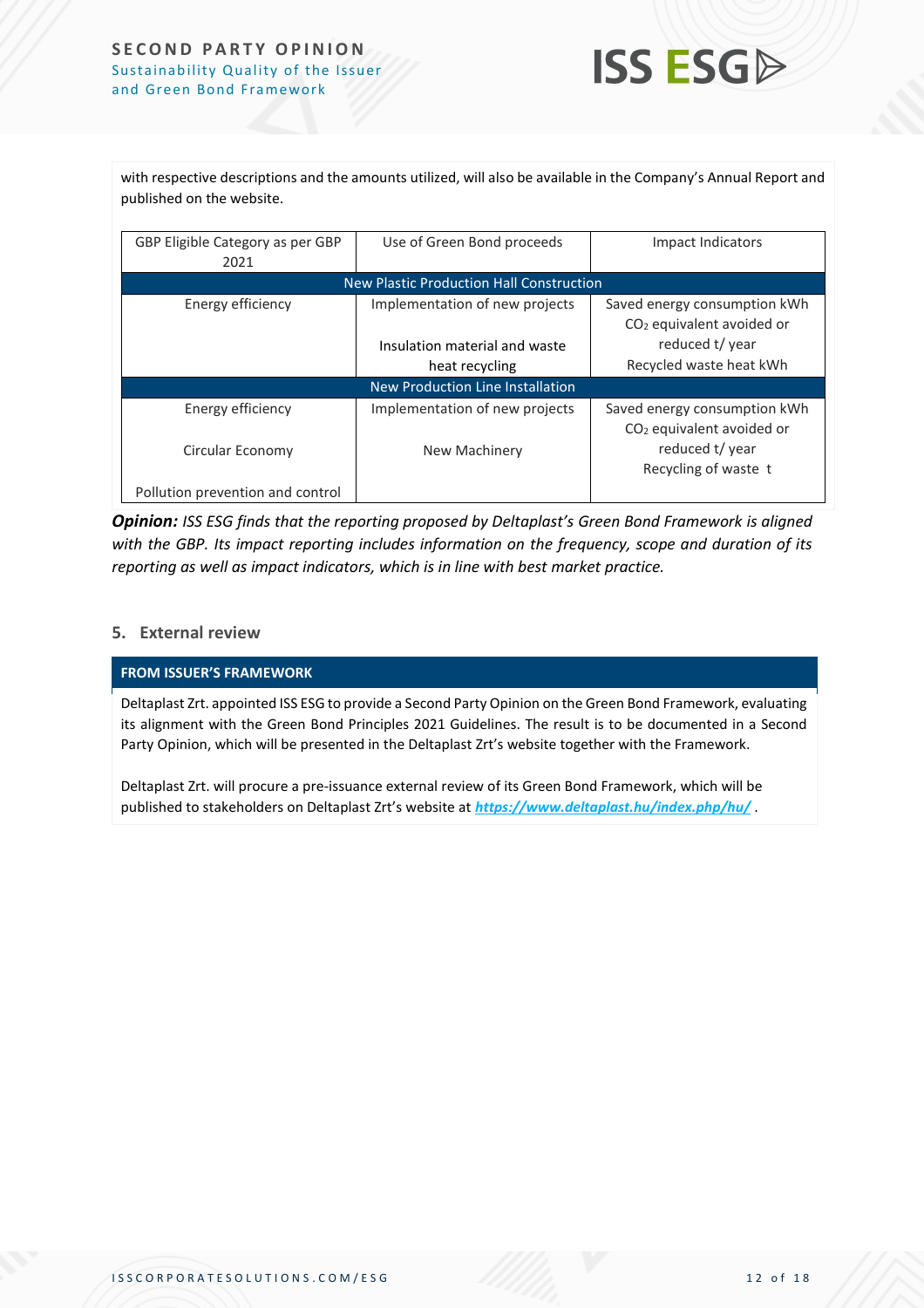### <span id="page-12-0"></span>**PART III: SUSTAINABILITY QUALITY OF THE ISSUANCE**

#### <span id="page-12-1"></span>A. CONTRIBUTION OF THE GREEN BOND FRAMEWORK TO THE UN SDGs

Based on the assessment of the sustainability quality of the green bond programme's selection criteria and using a proprietary methodology, ISS ESG assessed the contribution of Deltaplast's Green Bond Framework to the UN SDGs.

The assessment is displayed on a five-point scale (see also annex 1):

| <b>Significant</b> | \Limited \         | No                | Limited       | <b>Significant</b>  |
|--------------------|--------------------|-------------------|---------------|---------------------|
| <b>Obstruction</b> | <b>Obstruction</b> | <b>Net Impact</b> | Contribution' | <b>Contribution</b> |

Each use of proceeds' category of the green bond has been assessed regarding its contribution to the SDGs or obstruction of these.

| <b>USE OF PROCEEDS</b>                                                                                                                                                                                                                                                                                    | <b>CONTRIBUTION</b><br><b>OR</b><br><b>OBSTRUCTION</b> | <b>SUSTAINABLE DEVELOPMENT GOALS</b>                |
|-----------------------------------------------------------------------------------------------------------------------------------------------------------------------------------------------------------------------------------------------------------------------------------------------------------|--------------------------------------------------------|-----------------------------------------------------|
| <b>Energy efficiency</b><br>Build a New of polyethylene terephthalate (PET)<br>Preform Production hall with thermal insulation<br>fillings material and waste heat recycling<br>Planned CO2 emission reduction: 20.94 tons/year.<br>The heating and hot water supply are planned to be<br>reduced by 60%. | <b>Limited</b><br>contribution <sup>2</sup>            | 13 GLIMATE<br>AFFORDABLE AND                        |
| <b>Energy efficiency</b><br>Expenditures related to the technology and<br>production line machinery upgrading (acquisition of<br>machinery) for 5% energy consumption saving. <sup>3</sup>                                                                                                                | <b>Limited</b><br>contribution <sup>4</sup>            | <b>13 GLIMATE</b><br>AFFORDABLE AND<br>CLEAN ENERGY |
| <b>Pollution Prevention and Control</b><br>Expenditures related to the production and<br>operation, improvements for optimising material<br>use and timing 10% of final scrap.                                                                                                                            | <b>Limited</b><br>contribution <sup>5</sup>            | RESPONSIBLE<br><b>CONSUMPTION</b><br>ND PRODUCTION  |

 $^2$  This SDG impact assessment was conducted for SPO purposes only and differs from the ISS ESG SDG Solutions Assessment (SDGA) proprietary methodology designed to assess the impact of an issuer's product and service portfolio on the SDGs.

<sup>&</sup>lt;sup>3</sup> Energy consumption was 2 378 374 kwH and raw material usage was 3635 t in 2020. Thus the energy intensity is 654 kWh/t. After the new investment the value will decrease to 621 kWh/t (5% reduction). This calculation refers to the energy consumption saving by production by the new technology.

<sup>4</sup> This SDG impact assessment was conducted for SPO purposes only and differs from the ISS ESG SDG Solutions Assessment (SDGA) proprietary methodology designed to assess the impact of an issuer's product and service portfolio on the SDGs.

<sup>&</sup>lt;sup>5</sup> This SDG impact assessment was conducted for SPO purposes only and differs from the ISS ESG SDG Solutions Assessment (SDGA) proprietary methodology designed to assess the impact of an issuer's product and service portfolio on the SDGs.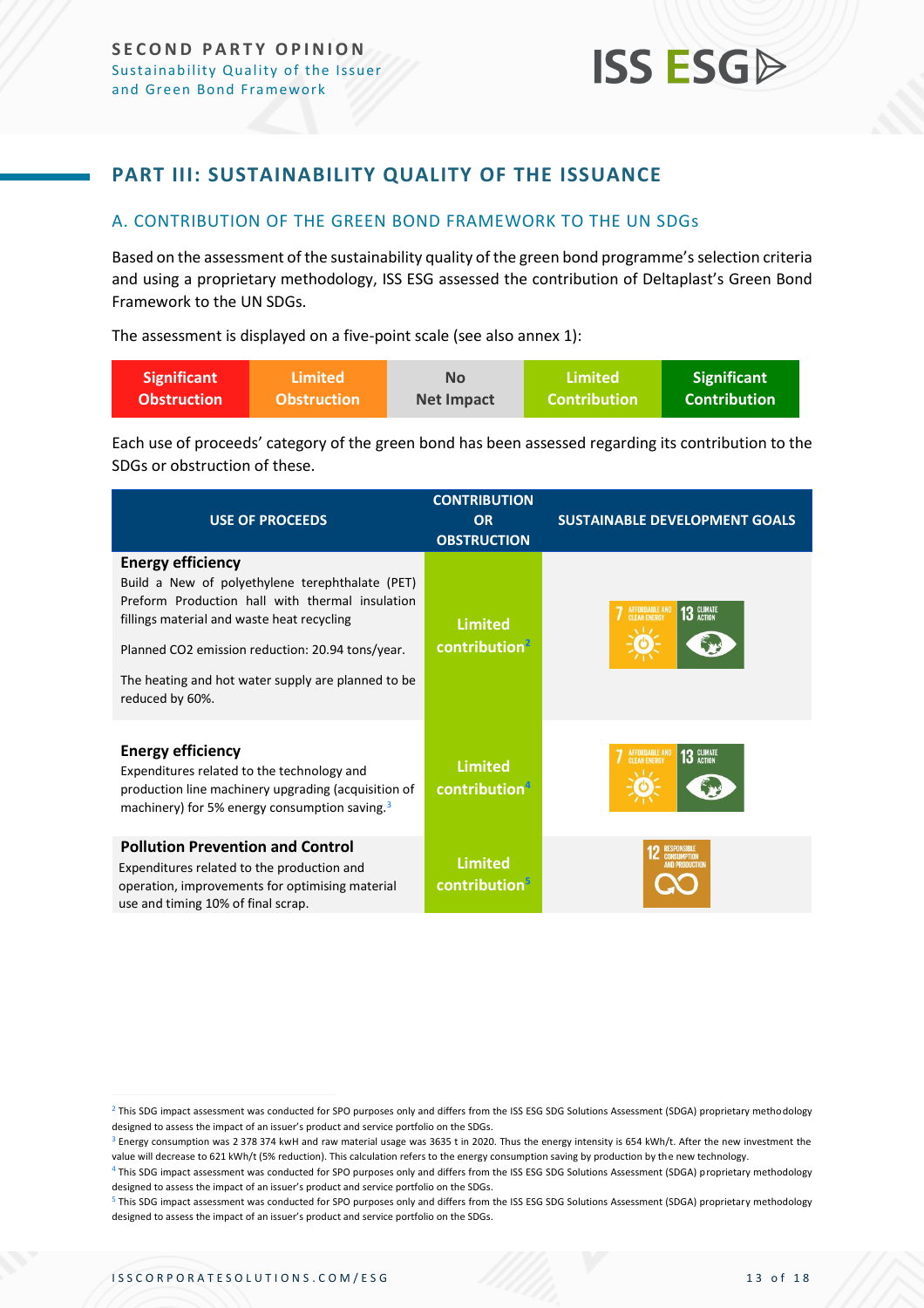

#### <span id="page-13-0"></span>B. MANAGEMENT OF ENVIRONMENTAL AND SOCIAL RISKS ASSOCIATED WITH THE ELIGIBLE USE OF PROCEEDS' CATEGORY

Assessment of the green eligible use of proceeds categories against ISS ESG's key performance indicators (KPIs).

#### **A S S E S S M E N T A G A I N S T I S S E S G K P I**

#### **Impact of operations on biodiversity**



Deltaplast Zrt has certified with ISO 14001:2015, which includes biodiversity management, environmental risk and impact assessment.

#### **Site selection**

✓ The Local Authority sets the legal requirements to different usage categories for land use. The land for the planned new production hall is categorized for industrial use, so it is already excluded from protected areas and sites of high environmental value.

#### **Health and safety standards**

- ✓ Deltaplast Zrt has an internal policy on health and safety and occupational management system in place (which includes Structure and responsibilities, target objectives, programme and initiatives to achieve target, Training and awareness, safety risk identification and measures, drill and audit.)
- ✓ Deltaplast Zrt has an internal policy on emergencies and safety standards (which includes emergency exits, fire sprinklers, fire alarm ) systems in place as well.

#### **Waste management & pollution prevention**

✓ Deltaplast Zrt has certified with ISO 14001:2015 with an annually internal and external audit to ensure waste management and pollution measures are in place and effective.

#### **Dialogue with local communities**

Community dialogue is a standard part of the planning process, while environmental impact assessment is a legal requirement when planning the project with reference to Government Decree 314/2005 (XII. 25.) on the Environmental Impact Assessment and the Unified Environmental Authorisation Procedure

#### **Supply chain standards**

✓

✓? Deltaplast Zrt has set up a supply chain management policy that requires their suppliers to comply with the country's laws and regulations, certified with ISO 9001 and ISO 14001 to ensure the quality and environmental performance etc.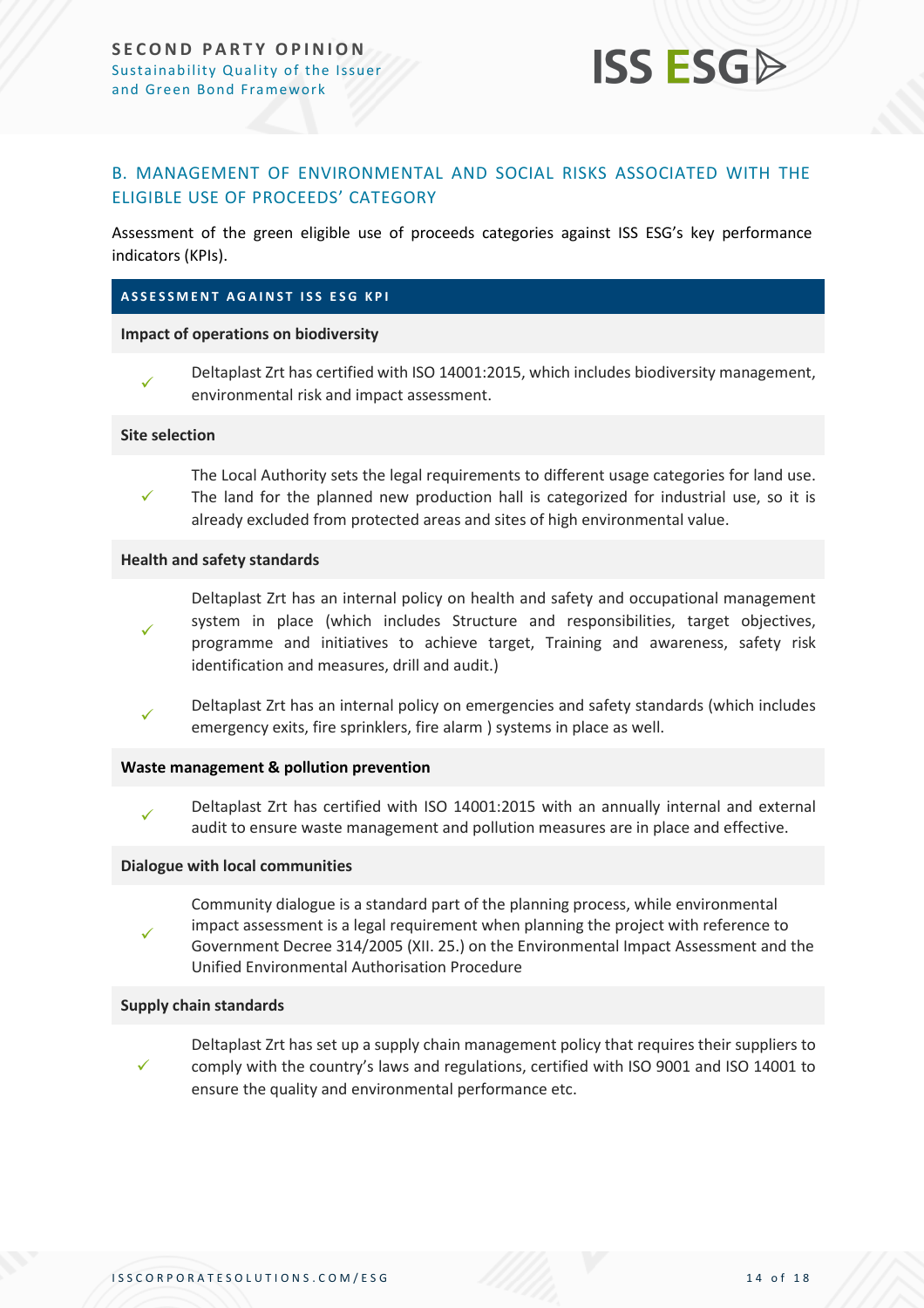

#### DISCLAIMER

- 1. Validity of the SPO: As long as no substantial changes to the Framework
- 2. ISS ESG uses a scientifically based rating concept to analyse and evaluate the environmental and social performance of companies and countries. In doing so, we adhere to the highest quality standards which are customary in responsibility research worldwide. In addition, we create a Second Party Opinion (SPO) on bonds based on data from the issuer.
- 3. We would, however, point out that we do not warrant that the information presented in this SPO is complete, accurate or up to date. Any liability on the part of ISS ESG in connection with the use of these SPO, the information provided in them and the use thereof shall be excluded. In particular, we point out that the verification of the compliance with the se- lection criteria is based solely on random samples and documents submitted by the issuer.
- 4. All statements of opinion and value judgements given by us do not in any way constitute purchase or investment recommendations. In particular, the SPO is no assessment of the economic profitability and credit worthiness of a bond but refers exclusively to the social and environmental criteria mentioned above.
- 5. We would point out that this SPO, certain images, text and graphics contained therein, and the layout and company logo of ISS ESG and ISS-ESG are the property of ISS and are protected under copyright and trademark law. Any use of such ISS property shall require the express prior written consent of ISS. Use shall be deemed to refer in particular to the copying or duplication of the SPO wholly or in part, the distribution of the SPO, either free of charge or against payment, or the exploitation of this SPO in any other conceivable manner.

The issuer that is the subject of this report may have purchased self-assessment tools and publications from ISS Corporate Solutions, Inc. ("ICS"), a wholly-owned subsidiary of ISS, or ICS may have provided advisory or analytical services to the issuer. No employee of ICS played a role in the preparation of this report. If you are an ISS institutional client, you may inquire about any issuer's use of products and services from ICS by emailin[g disclosure@issgovernance.com.](mailto:disclosure@issgovernance.com)

This report has not been submitted to, nor received approval from, the United States Securities and Exchange Commission or any other regulatory body. While ISS exercised due care in compiling this report, it makes no warranty, express or implied, regarding the accuracy, completeness or usefulness of this information and assumes no liability with respect to the consequences of relying on this information for investment or other purposes. In particular, the research and scores provided are not intended to constitute an offer, solicitation or advice to buy or sell securities nor are they intended to solicit votes or proxies.

Deutsche Börse AG ("DB") owns an approximate 80% stake in ISS HoldCo Inc., the holding company which wholly owns ISS. The remainder of ISS HoldCo Inc. is held by a combination of Genstar Capital ("Genstar") and ISS management. ISS has formally adopted policies on non-interference and potential conflicts of interest related to DB, Genstar, and the board of directors of ISS HoldCo Inc. These policies are intended to establish appropriate standards and procedures to protect the integrity and independence of the research, recommendations, ratings and other analytical offerings produced by ISS and to safeguard the reputations of ISS and its owners. Further information regarding these policies are available a[t https://www.issgovernance.com/compliance/due-diligence-materials.](https://www.issgovernance.com/compliance/due-diligence-materials)

© 2022 | Institutional Shareholder Services and/or its affiliates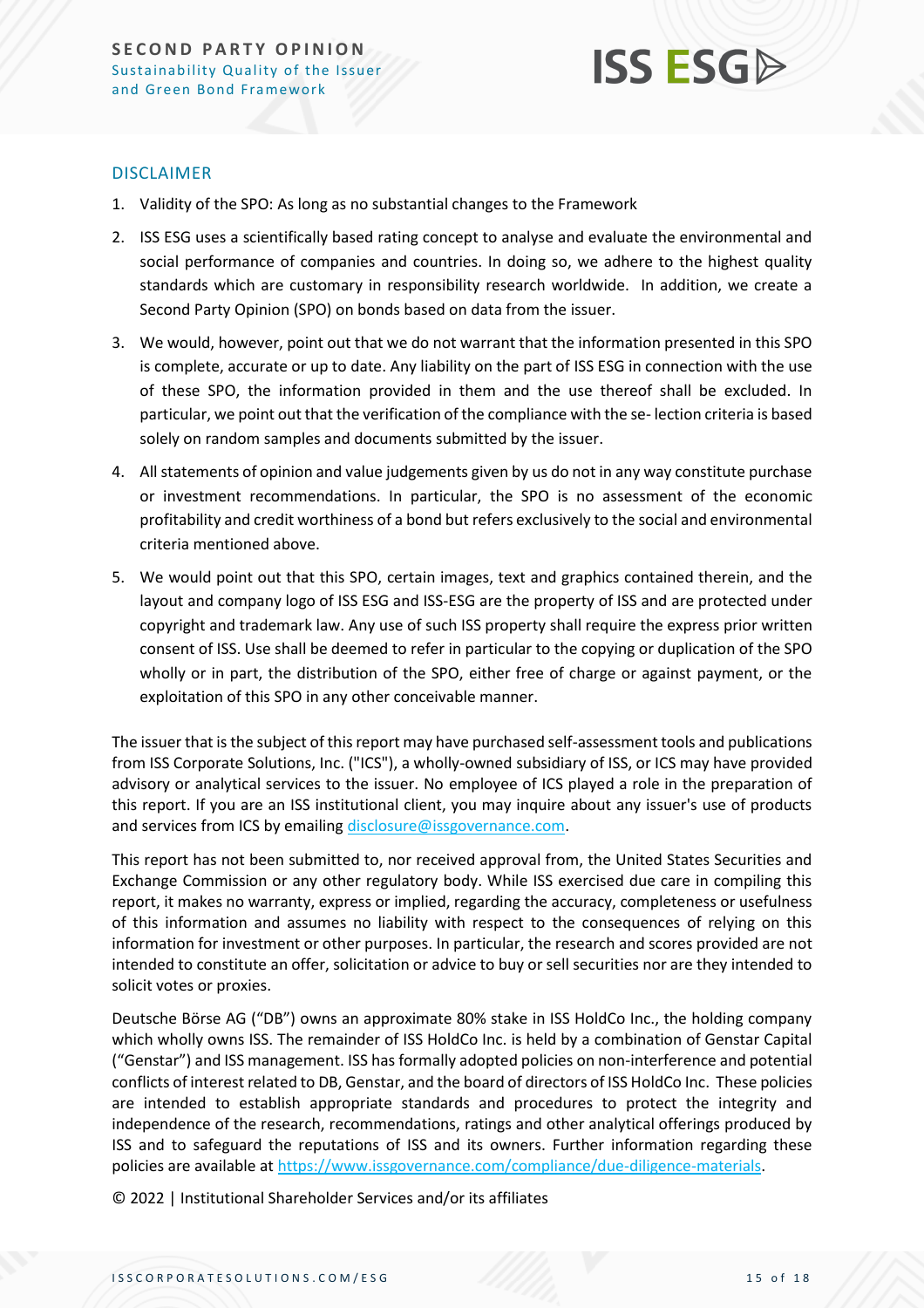## <span id="page-15-0"></span>ANNEX 1: Methodology

#### ISS ESG Green KPIs

The ISS ESG Green Bond KPIs serve as a structure for evaluating the sustainability quality  $-$  i.e. the social and environmental added value – of the use of proceeds of Deltaplast's Green Finance Instruments.

It comprises firstly the definition of the use of proceeds category offering added social and/or environmental value, and secondly the specific sustainability criteria by means of which this added value and therefore the sustainability performance of the assets can be clearly identified and described.

The sustainability criteria are complemented by specific indicators, which enable quantitative measurement of the sustainability performance of the assets and which can also be used for reporting. If a majority of assets fulfill the requirement of an indicator, this indicator is then assessed positively. Those indicators may be tailor-made to capture the context-specific environmental and social risks.

#### Environmental and social risks assessment methodology

ISS ESG evaluates whether the assets included in the asset pool match the eligible project category and criteria listed in the Green Bond KPIs.

All percentages refer to the amount of assets within one category (e.g. wind power). Additionally, the assessment "no or limited information is available" either indicates that no information was made available to ISS ESG or that the information provided did not fulfil the requirements of the ISS ESG Green Bond KPIs.

The evaluation was carried out using information and documents provided to ISS ESG on a confidential basis by Deltaplast (e.g. Due Diligence Reports). Further, national legislation and standards, depending on the asset location, were drawn on to complement the information provided by the issuer.

#### Assessment of the contribution and association to the SDG

The 17 Sustainable Development Goals (SDGs) were endorsed in September 2015 by the United Nations and provide a benchmark for key opportunities and challenges toward a more sustainable future. Using a proprietary method, ISS ESG identifies the extent to which Deltaplast's Green Finance Instruments contributes to related SDGs.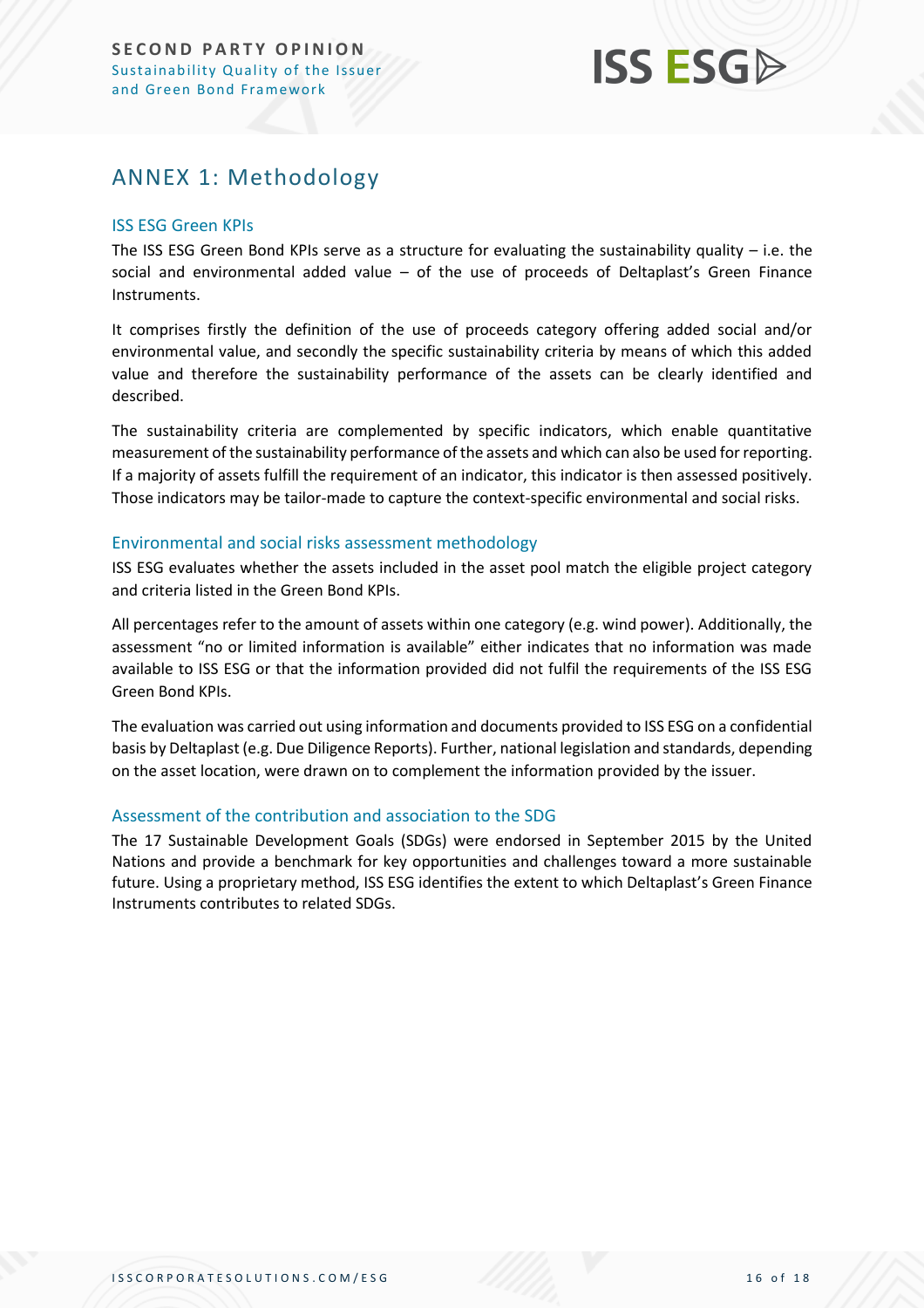

### <span id="page-16-0"></span>ANNEX 2: Quality management processes

#### **SCOPE**

Deltaplast commissioned ISS ESG to compile a Green Finance Instruments SPO. The Second Party Opinion process includes verifying whether the Green Finance Framework aligns with the Green Bond Principles as administered by the International Capital Market Association to assess the sustainability credentials of its Green Finance Instruments, as well as the issuer's sustainability strategy.

#### **CRITERIA**

Relevant Standards for this Second Party Opinion

- **ICMA Green Bond Principles**
- **ISS ESG Key Performance Indicators relevant for Use of Proceeds categories selected by the issuer**

#### ISSUER'S RESPONSIBILITY

Deltaplast's responsibility was to provide information and documentation on:

- **Framework**
- **Eligibility criteria**
- Documentation of ESG risks management at the eligibility criteria level

#### ISS ESG's VERIFICATION PROCESS

ISS ESG is one of the world's leading independent environmental, social and governance (ESG) research, analysis and rating houses. The company has been actively involved in the sustainable capital markets for over 25 years. Since 2014, ISS ESG has built up a reputation as a highly-reputed thought leader in the green and social bond market and has become one of the first CBI approved verifiers.

ISS ESG has conducted this independent Second Party Opinion of the Green Finance Instruments to be issued by Deltaplast based on ISS ESG methodology and in line with the ICMA Green Bond Principles.

The engagement with Deltaplast took place in between December 2021 to January 2022.

#### ISS ESG's BUSINESS PRACTICES

ISS has conducted this verification in strict compliance with the ISS Code of Ethics, which lays out detailed requirements in integrity, transparency, professional competence and due care, professional behaviour and objectivity for the ISS business and team members. It is designed to ensure that the verification is conducted independently and without any conflicts of interest with other parts of the ISS Group.